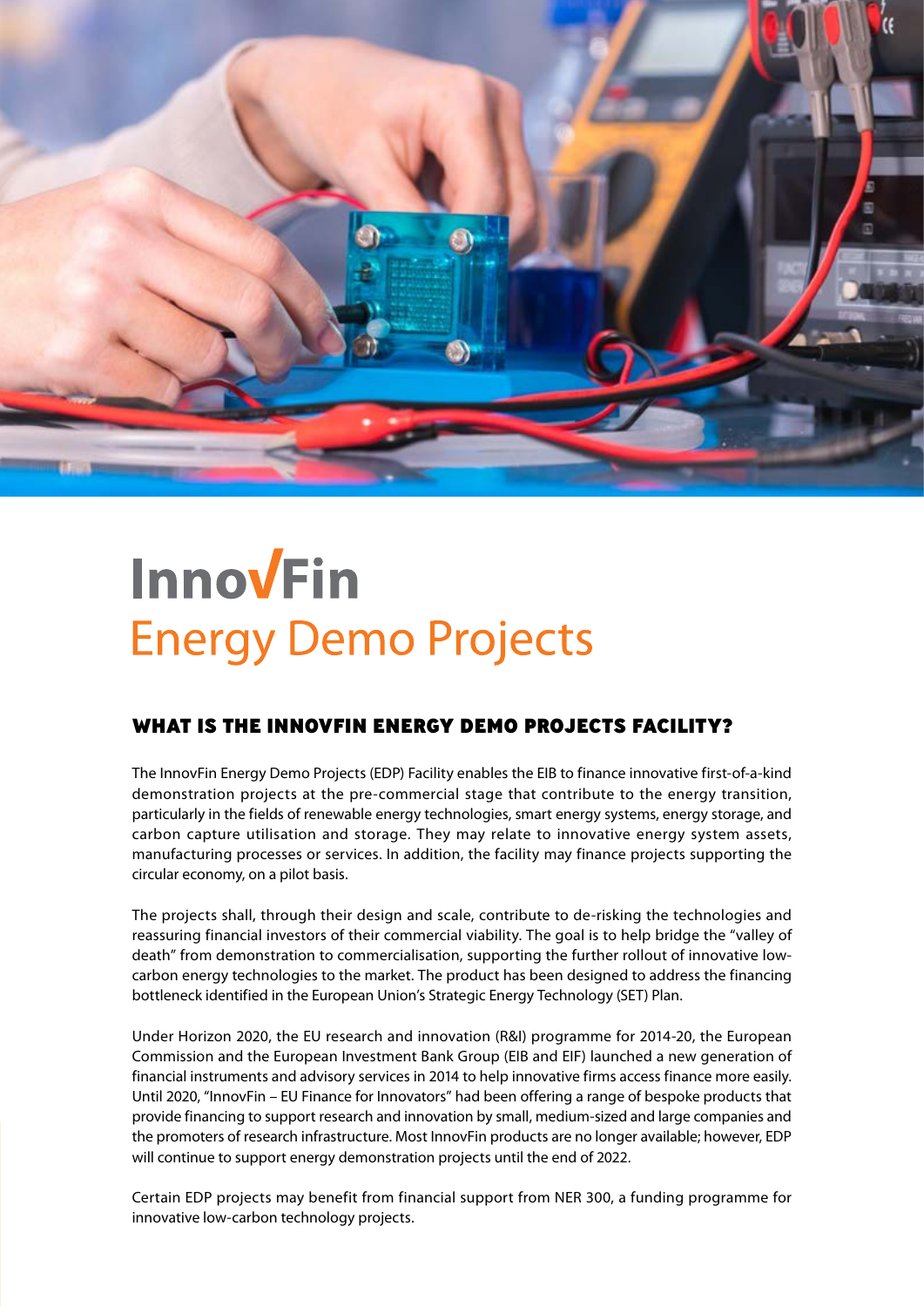## INDICATIVE TERM SHEET

| <b>Instrument</b>                | Loans/guarantees/guasi-equity                  |
|----------------------------------|------------------------------------------------|
| <b>Loan size</b>                 | €7.5 million – €75 million                     |
| <b>Tenor</b>                     | Up to 15 years                                 |
| <b>Covenants and security</b>    | Transaction-specific                           |
| <b>Jurisdiction</b>              | Transaction-specific                           |
| <b>Application and enquiries</b> | Directly to the EIB; see contact details below |

EIB financing is limited to 50% of the total eligible costs of the project, which include all the costs necessary for the successful demonstration of the technology, service, manufacturing or business process.

## WHAT ARE THE BENEFITS FOR YOU?

The InnovFin Energy Demo Projects Facility is specifically designed to target projects that are typically too risky to access other sources of funding on affordable terms.

The EIB:

- offers longer tenors and beneficial pricing;
- provides a quality stamp and positive signalling effect;
- does not offer other banking services such as FX, swaps etc. (no competition with the company's main banks);
- pursues a long-term lending strategy and does not sell its exposures to third parties.

FIND HERE IF YOU ARE ELIGIBLE TO APPLY FOR THIS FINANCING PRODUCT.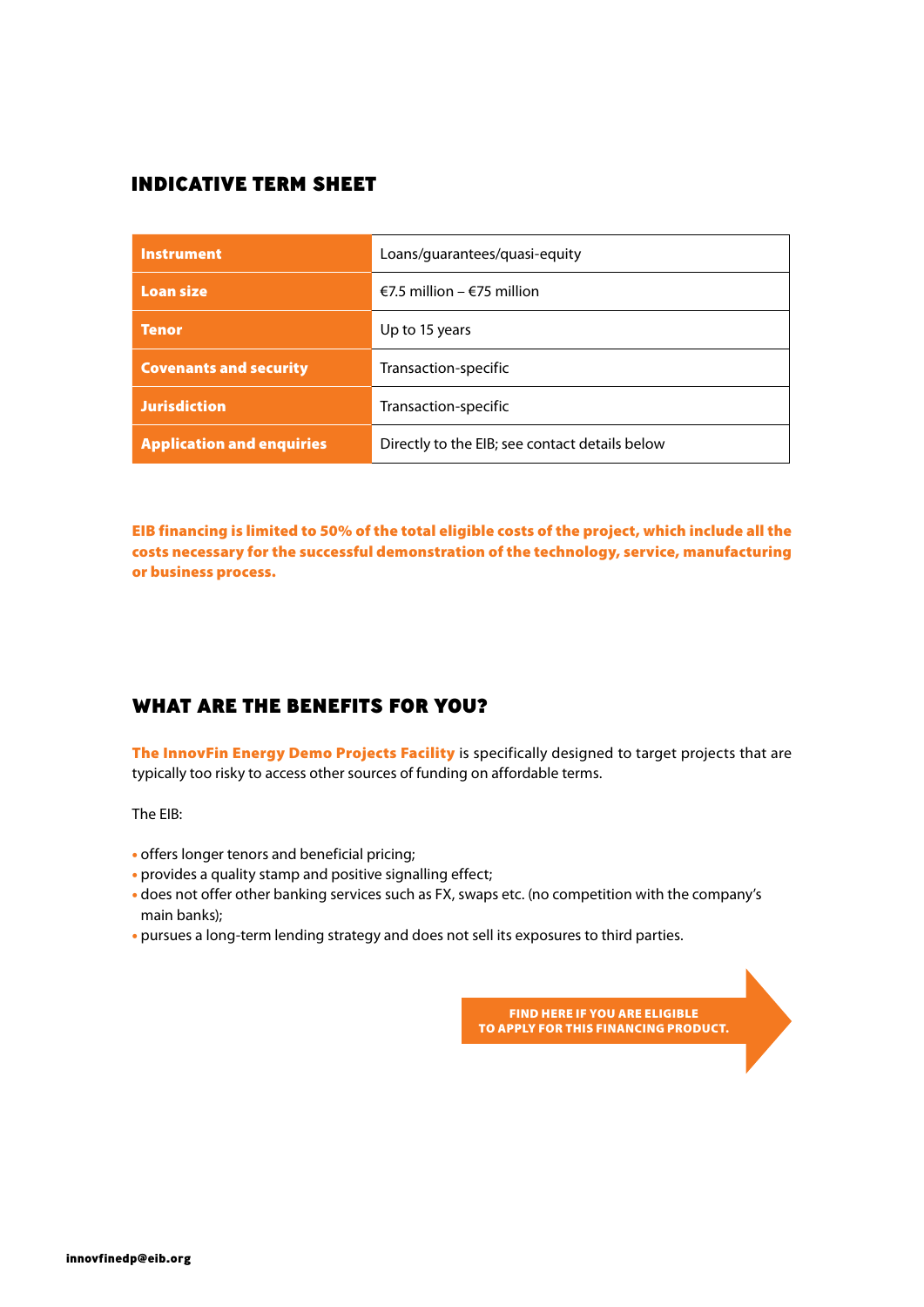# PRE-SCREENING AND ELIGIBILITY CHECKLIST

Eligible counterparties must comply with the following criteria:

### SCOPE:

The project shall contribute to the energy transition, particularly in the fields of renewable energy technologies, smart energy systems, energy storage, and carbon capture, utilisation and storage. Projects contributing to the circular economy, such as circular design and production, circular use or circular value recovery can now also be supported under EDP, on a pilot basis. It shall demonstrate the commercial viability of pre-commercial technologies or services, or enhance the competitiveness of manufacturing processes.

#### INNOVATIVENESS:

The technologies demonstrated in the project shall be innovative in relation to others in the market. Innovation may relate to a specific technology, process, product or service. The innovative aspect may consist of the innovative combination or innovative application of existing technologies.

#### READINESS FOR DEMONSTRATION AT SCALE:

Technologies shall be at the pre-commercial or early commercialisation stages (i.e. the successful operation of the technologies should facilitate their subsequent commercial deployment). The project/investment should be sufficiently mature for demonstration on the proposed commercial scale (technologies validated and demonstrated through previous testing) with reasonable prospects of successful demonstration.

#### PROSPECTS OF BANKABILITY:

The project shall generate sufficient revenues to have the potential to become bankable. This requirement relates to all aspects of the project that are relevant for future project performance and debt service.

#### COMMITMENT:

Promoters, sponsors and/or operators must be willing to substantially co-fund the project.

#### REPLICABILITY:

The project should have the potential to be replicated elsewhere with convincing market opportunities and prospects for future cost reductions. Manufacturing plants and services do not necessarily need to comply with this requirement.

## ELIGIBLE COUNTERPARTIES SHALL COMPLY WITH EACH OF THE FOLLOWING ELIGIBILITY CRITERIA:

- 1 the counterparty shall not have a substantial focus on one or more restricted or excluded sectors (to be determined by the Bank at its discretion based, without limitation, on the proportionate importance of such sectors with respect to the revenues, turnover and client base of the relevant counterparty);
- 2 the counterparty shall be established and operating in one or several of the EU Member States and Associated Countries (for reference please consult: [http://ec.europa.eu/research/participants/data/](http://ec.europa.eu/research/participants/data/ref/h2020/grants_manual/hi/3cpart/h2020-hilist-%20ac_en.pdf) [ref/h2020/grants\\_manual/hi/3cpart/h2020-hilist- ac\\_en.pdf\)](http://ec.europa.eu/research/participants/data/ref/h2020/grants_manual/hi/3cpart/h2020-hilist-%20ac_en.pdf)